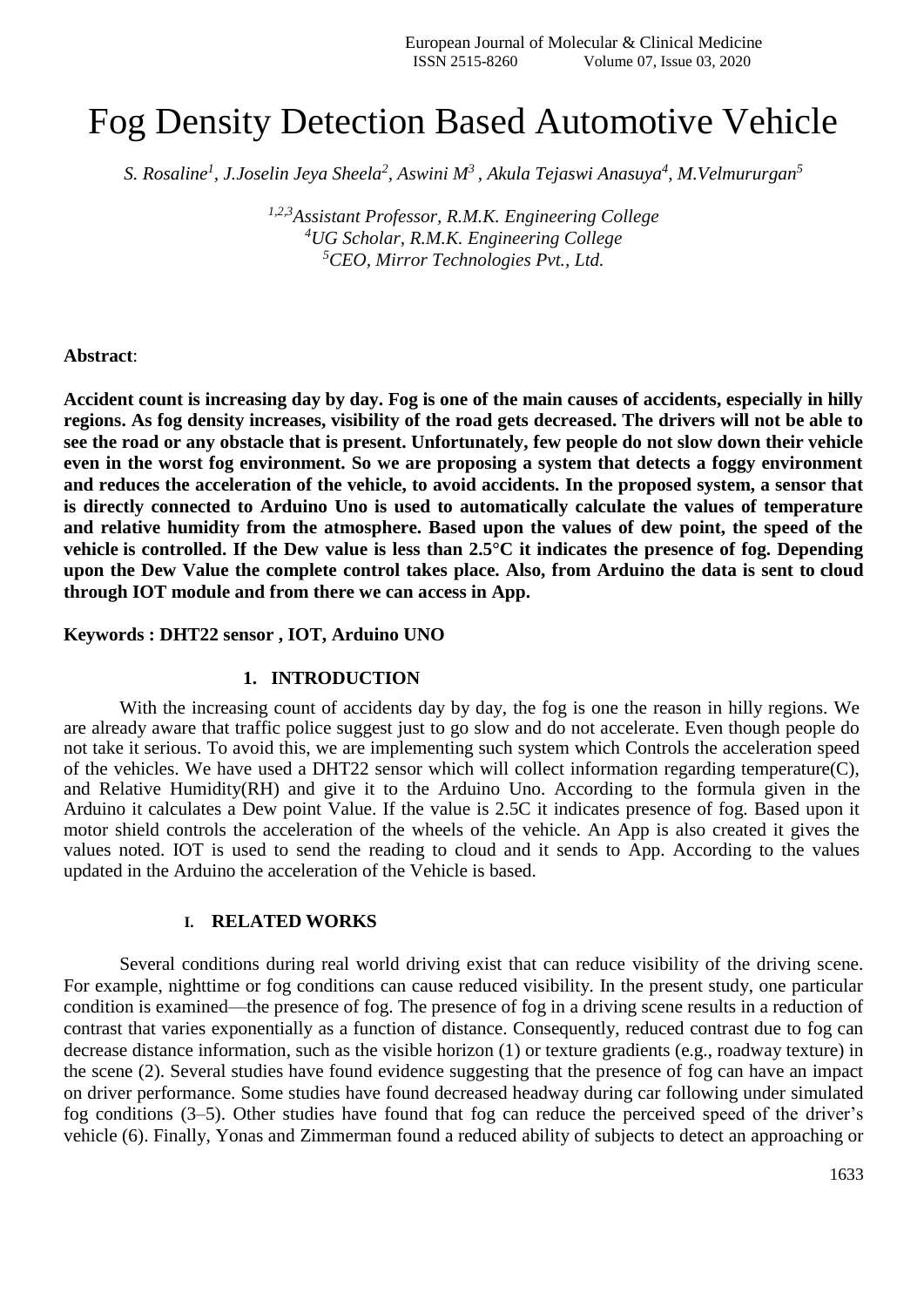receding object under reduced contrast conditions (7).

However, there are several limitations to previously published research concerning fog and driving performance. For example, the Broughton et al. study examined the effects of fog and the change in distance headway (relative to a LV) following a right-hand turn (3). A limitation of that research is that it does not assess continuous car following performance. In addition, drivers adopted different driving strategies under simulated fog conditions. Indeed, under the highest fog conditions, some drivers adopted headway distances that were so great the LV was not visible, whereas other drivers adopted a driving distance that was well within the range of visibility. The Snowden et al. study examined the effects of reduced contrast of the driving scene (associated with increase fog) on speed perception (*6*). The visual displays, however, did not include variation in contrast as a function of distance that is present under real world fog conditions. Studies that examined speed perception and fog (*8*) and included the correct simulation of fog (i.e., where contrast varied as a function of distance) failed to replicate the results of Snowden and colleagues(6). Finally, the Yonas and Zimmerman study also failed to vary contrast as a function of distance when simulating fog (*7*).

## **2. PROPOSED MODEL**

In this paper we are using Arduino Uno. Here, we are using DHT22 sensor by which we can easily get the data like temperature and relative humidity. This sensor is directly connected to the Arduino Uno and it calculates a Dew Point value based upon the give in built formula. This is connected to a motor Shield. Based upon the dew value the motor is controlled in decreasing the acceleration speed. And finally takes control regarding the wheels. Mainly, when the Dew value is 2.5 C it indicates presence of fog. It this value goes on decreasing it indicates more the fog density. Which gradually decreases the vision of the road. And through the help of the IOT we can send the data to cloud and also can be accessed through app. Through this method we can reduce accidents .An app is developed which gets its data from the cloud based upon the reading taken place. In this app it gives data like temperature, relative humidity, Dew value, moisture, and if needed any other specifications can also be added.



Fig 1: Block Diagram

The hardware components used in the system are as follows:

# *A. POWER SUPPLY*

The potential transformer will step down the power supply voltage (0-203V) to (0-6V) level. Then the secondary of the potential transformer will be connected to the precision rectifier, which is constructed with the help of op-amp. The advantage of using precision rectifier is it will give peak voltage output as DC, rest of the circuits will give only RMS output.

# *B. ARDUINO MEGA*

The Arduino Uno is a microcontroller board based on the ATmega328 . It has 14 digital input, output pins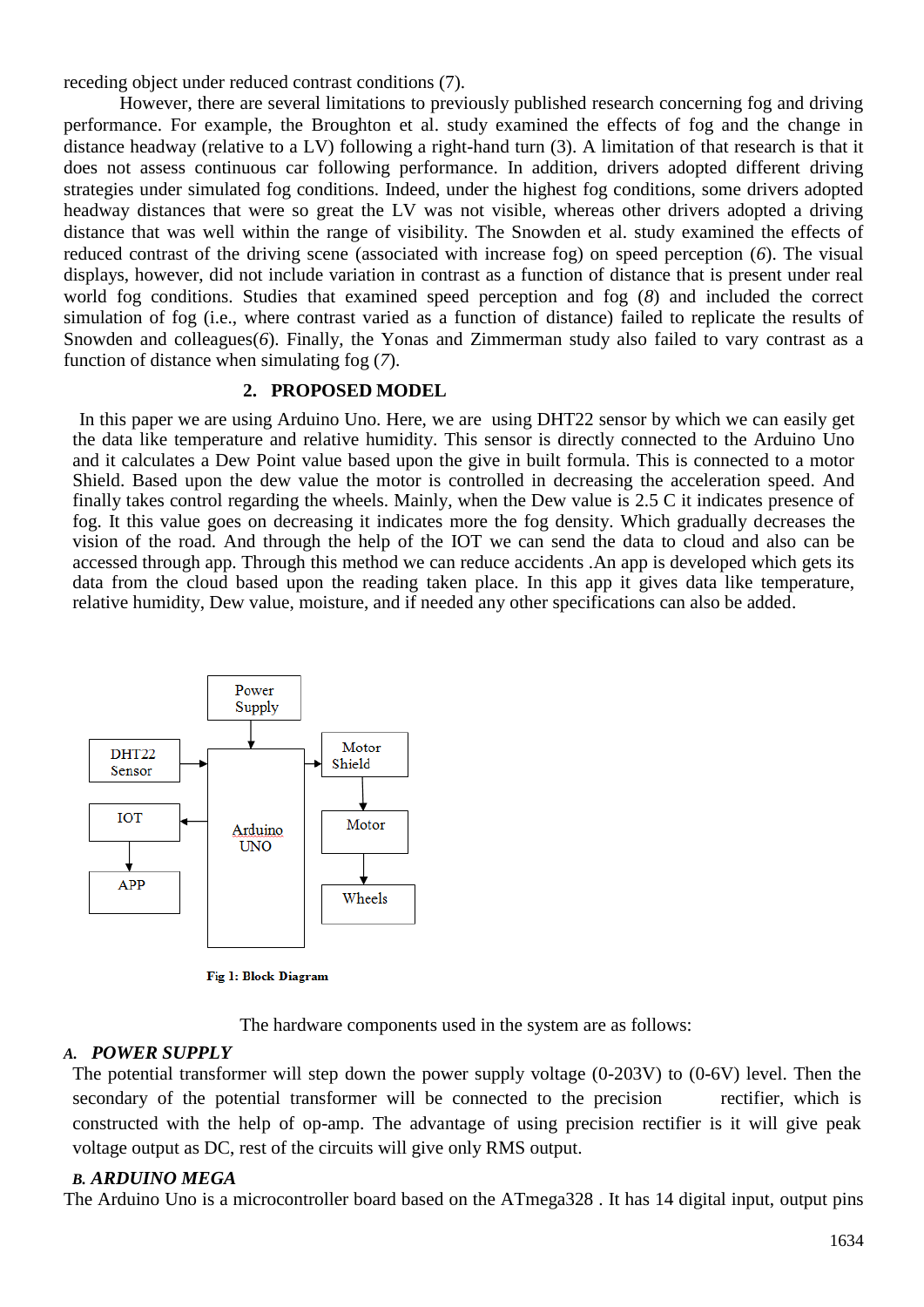(of which 6 can be used as PWM outputs), 6 analog inputs, a 16 MHz ceramic resonator, a USB connection, a power jack, reset button and ICSP header .it contains everything which are used to support microcontroller.It contains ATmega 328 datasheet. It is used to send the temperature ,humidity and dew temperature to motor driver. The adaptor can be connected by plugging a 2.1mm center positive plug into the board's power jack. The power supply of this board can be done with the help of an AC to DC adapter, a USB cable, otherwise a battery.



# **Fig 2: ARDUINO UNO**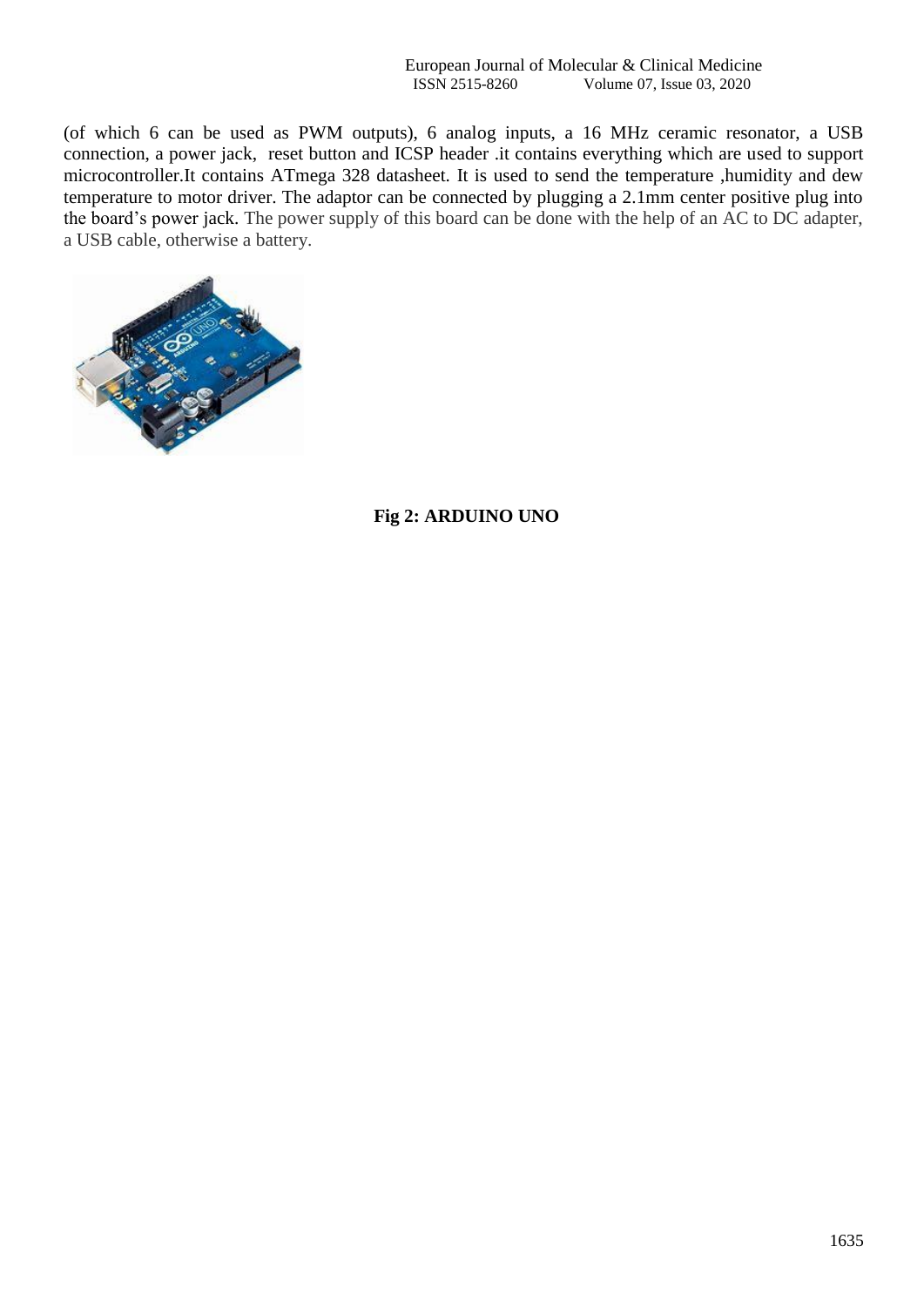## *B.DHT22 SENSOR*

 It has high precision and low error with over 20 m measured distance. And is a very small sensor. From the this sensor, the value of temperature and Relative Humidity very taken. Which is imported to the Arduino and to calculate the Dew Point Value.

## *C. IOT MODULE*

In internet of things objects are equipped with microcontroller/microprocessor and sensor devices and various software applications. Basically, a little network computer is attached to a thing, allowing information exchange to and from that thing. In this we have used an Mode Mcu.

#### *D. MOTOR SHIELD L293D*

It is a driver board based on L293 IC, which can drive 4 DC motors and 2 stepper and Servo motors at the same time. It gets the data from Arduino and controls the the wheels.

## *F.DC MOTOR*

 It uses flatness control principle. The output device which is varied by switches which is used to control the vehicle speed by controlling the accelerator.

#### *G.WHEELS*

 The wheels plays the important role in this project. These, are controlled by the DC Motor and in turn it controls the vehicle speed and helps to reduce the acceleration speed.

The software parts used in the systems are:

#### *A. EMBEDDED C*

Embedded C Programming Language, which is widely used in the development of Embedded Systems, is an extension of C Program Language. The Embedded C Programming Language uses the same syntax and semantics of the C Programming Language like main function, declaration of data types, defining variables, loops, functions, statements, etc. Embedded C based on DSP-C allows the design of fixed point data types and named address spaces.

## *B. ARDUINO MEGA SOFTWARE*

Extract the necessary files to program Arduino IDE Software. To program Arduino we need to download the Arduino software in the system (PC), and the programming language used is the Embedded C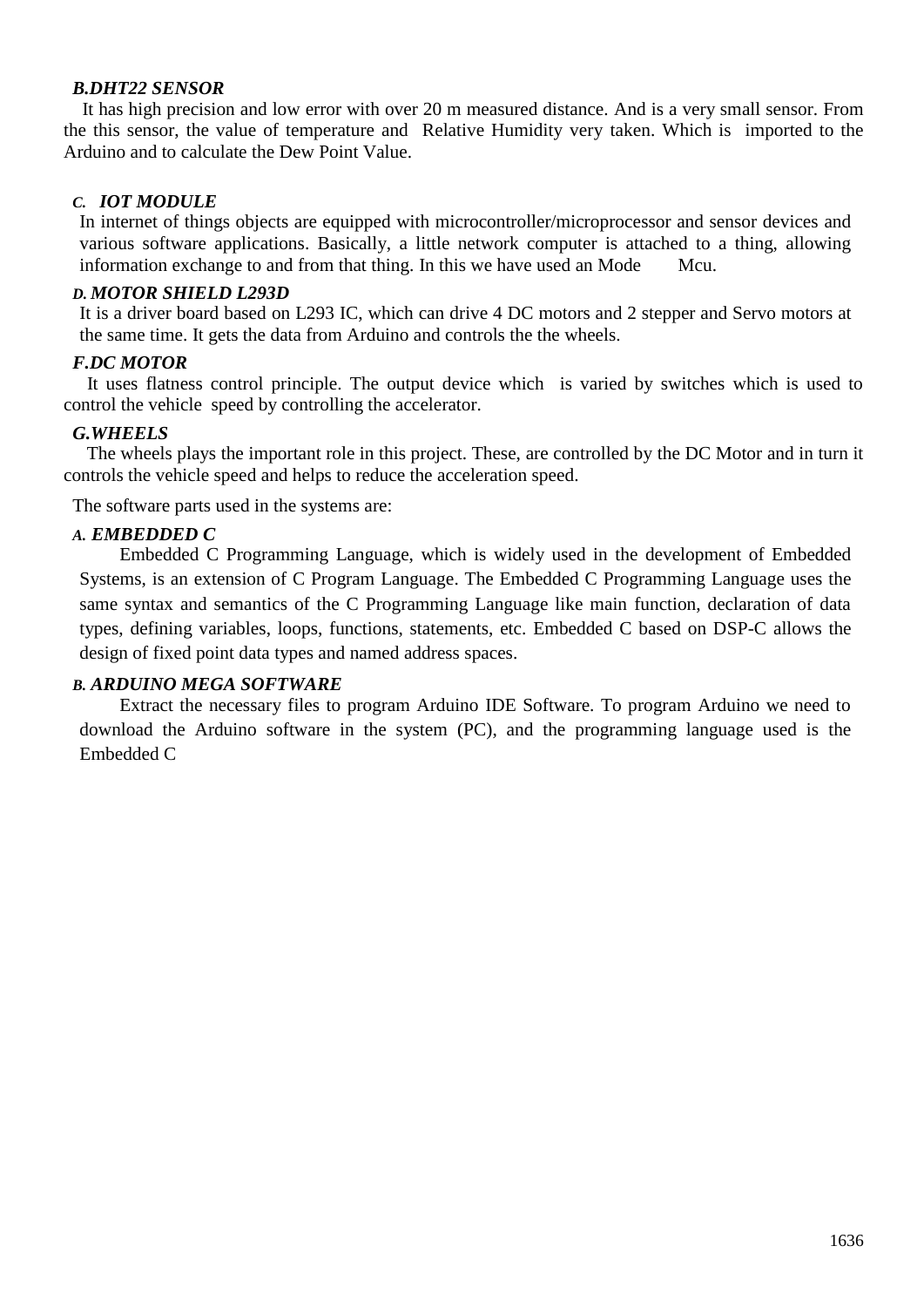

|  |  | Mumicity: 01.00 %, Temp: 12.40 Celsius %, Daw point: 0.60, 1.40 , Not fog                                                                  |
|--|--|--------------------------------------------------------------------------------------------------------------------------------------------|
|  |  | Humidity: 83.00 %, Temp: 12.20 Celmius %, Daw point: 8.80,3.40 , Not fog                                                                   |
|  |  | Humidity: 84.00 %, Temp: 11.50 Celmius %, Dew point: 8.70,3.20 , Not fog                                                                   |
|  |  | Rumidity: RE.00 %, Temp: 11.70 Celsius %, Dew point: 8.90,2.80 , Not fog                                                                   |
|  |  | Humidity: 87.00 %, Temp: 11.50 Celsius %, Dew point: 8.90,2.60 , Not fog                                                                   |
|  |  | mumidity: 89.00 %, Temp: 11.40 Celsius %, Dew point: 9.20,2.22 , fog                                                                       |
|  |  | Humidity: 89.00 %, Temp: 11.20 Celmius %, Dew point: 9.00,2.20 , fog                                                                       |
|  |  | Humidity: 89.00 %, Temp: 11.10 Celsius %, Dew point: 8.90,2.20 , fog                                                                       |
|  |  |                                                                                                                                            |
|  |  | Humidity: 88.00 %, Temp: 10.90 Celsius %, Dew point: 8.50,2.40 , fog                                                                       |
|  |  | Humidity: 88.00 %, Temp: 10.00 Celsius %, Dow point: 8.40,2.40 , fog                                                                       |
|  |  | Humidity: 88.00 %, Temp: 10.60 Celmius %, Dew point: 8.20,2.40 , fog                                                                       |
|  |  | Humidity: 88.00 %, Temp: 10.60 Celmius %, Dew point: 8.20,2.40 , fog                                                                       |
|  |  | Mumidity: 88.00 %, Temp: 10.50 Celsius %, Dew point: 8.10,2.40 , fog                                                                       |
|  |  | Humidity: 88.00 %, Temp: 10.20 Celsius %, Dew point: 7.80,2.40 , fog                                                                       |
|  |  | Humidity: 88.00 %, Temp: 10.10 Calmius %, Dew point: 7.70,2.40 , fog                                                                       |
|  |  | Humidity: 88.00 %, Temp: 10.10 Celmius %, Dew point: 7.70,2.40 , fog                                                                       |
|  |  | Humidity: 88.00 %, Temp: 10.10 Celmius %, Dew point: 7.70,2.40 , fog                                                                       |
|  |  | Humidity: 88.00 %, Temp: 10.00 Celsius %, Dew point: 7.60,2.40 , fog                                                                       |
|  |  | Humidity: 88.00 %, Temp: 9.00 Celmius %, Dew point: 7.40,2.40 , fog                                                                        |
|  |  | Humidity: B8.00 %, Temp: 9.70 Celsius %, Dew point: 7.30,2.40 , fog                                                                        |
|  |  | Humidity: 88.00 %, Temp: 9.50 Celsius %, Dew point: 7.10,2.40 , fog                                                                        |
|  |  | Humidity: 08.00 %, Temp: 9.50 Celsius %, Dew point: 7.10,2.40 , fog                                                                        |
|  |  | Humidity: 88.00 %, Temp: 9.50 Celsius %, Dew point: 7.10,2.40 , fog<br>Mumidity: 88.00 %, Temp: 9.40 Celsius %, Dew point: 7.00,2.40 , fog |
|  |  | Mumidity: 88.00 %, Temp: 5.40 Celaius %, Dew point: 7.00,2.40 , fog                                                                        |
|  |  | Humidity: 00.00 %, Temp: 9.40 Celsius %, Dew point: 7.00,2.40 , fog                                                                        |
|  |  | Humidity: 88.00 %, Temp: 9.40 Celsius %, Dew point: 7.00,2.40 , fog                                                                        |
|  |  | Humidity: 88.00 %, Temp: 9.40 Celsius %, Dew point: 7.00,2.40 , fog                                                                        |
|  |  | Humidity: 88.00 %, Temp: 9.40 Celsius %, Dew point: 7.00,2.40 , fog                                                                        |
|  |  | Humidity: 88.00 %, Temp: 9.40 Celsius %, Dew point: 7.00.2.40 , fog                                                                        |
|  |  | Mumidity: 88.00 %, Temp: 9.58 Celsius %, Dew point: 7.10,2.40 , fog                                                                        |
|  |  | Humidity: 88.00 %, Temp: 9.50 Celsius %, Dew point: 7.10.2.40 , fog                                                                        |
|  |  | Humidity: 88.00 %, Temp: 9.50 Celsius %, Dew point: 7.10,2.40 , fog                                                                        |
|  |  | Humidity: 08.00 %, Temp: 5.40 Celsius %, Dew point: 7.00.2.40 , fog                                                                        |
|  |  | Humidity: 88.00 %, Temp: 9.50 Celsius %, Dew point: 7.10,2.40 , fog                                                                        |
|  |  | Humidity: 00.00 %, Temp: 9.50 Calaius %, Dew point: 7.10,2.40 , fog                                                                        |
|  |  | Mumidity: 88.00 %. Temp: 5.50 Celsius %, Dew point: 7.10,2.40 , fog                                                                        |
|  |  | Humidity: 88.00 %, Temp: 9.50 Calsius %, Daw point: 7.10,2.40 , fog                                                                        |
|  |  | Munidity: 88.00 %, Temp: 5.40 Celsius %, Dew point: 7.00,2.40 , fog                                                                        |
|  |  | Humidity: 58.00 %, Temp: 9.40 Celsius %, Daw point: 7.00,2.40 , fog                                                                        |
|  |  | Humidity: 00.00 %, Temp: 9.40 Celsius %, Daw point: 7.00,2.40 , fog                                                                        |
|  |  | Mondality: \$3,00 %, Temp: 9.40 Celeius %, Daw point: 7.00,2.40 , fog                                                                      |
|  |  | Humidity: 00.00 %, Temp: 9.50 Celsius %, Daw point: 7.10.2.40 , fog                                                                        |
|  |  | Humidity: 68.00 %, Temp: 9.50 Celsius %, Dew point: 7.10,2.40 , fog                                                                        |
|  |  | Mumidity: 88.00 %, Temp: 9.50 Celeius %, Dew point: 7.10.2.40 , fog                                                                        |
|  |  | Humidity: SB.00 %, Temp: 5.30 Celtius %, Dew point: 6.50,2.40 , for                                                                        |
|  |  |                                                                                                                                            |

# **3. RESULTS**

When the arduino detects foggy it automatically slows down the vehicle acceleration speed. And its data can also be checked using the app. In which it gives details including humidity, temperature, and moisture. And in case other details can also be added if needed.

# **Fig 4: APP Display**

**.** 

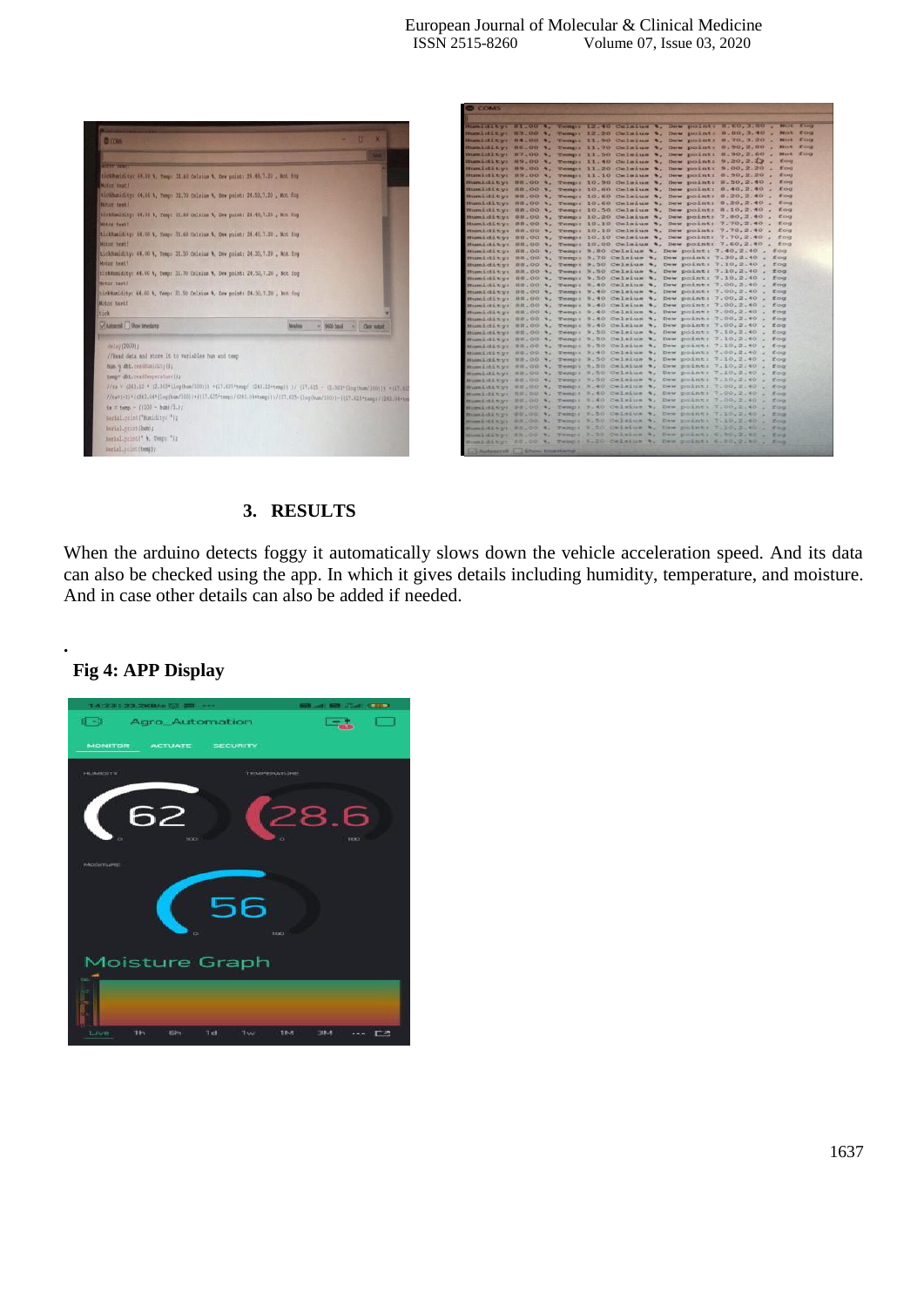## **4. CONCLUSION**

The final result of the paper is to reduce the acceleration of the vehicle when it detects fog. In this way accidents can be reduced to an extent. The best advantage of this paper is it automatically decreases speed and controls the vehicle. And the data can also be used further.

## **5. REFERENCES**

[1] Sedgwick, H. A. Space Perception. In Handbook of Human Perception and Performance (K. Boff, L. Kaufman, and J. Thomas, eds.), John Wiley and Sons, New York, 1986, pp. 21-1–21-57.

[2] Gibson, J. J. The Senses Considered as Perceptual Systems. Houghton Mifflin, Boston, Mass., 1966.

[3] Broughton, K., F. Switzer, and D. Scott. Car-Following Decisions Under Three Visibility Conditions and Two Speeds Tested with a Driving Simulator. Accident Analysis and Prevention, Vol. 39, 2007, pp. 106–116.

[4] Buchner, A., M. Brandt, R. Bell, and J. Weiss. Car Backlight Position and Fog Density Bias, Observer-Car Distance Estimates, and Time-to- Collision Judgments. Human Factors, Vol. 48, No. 2, 2006, pp. 300– 317.

[5] Cavallo, V., M. Colomb, and J. Dore. Distance Perception of Vehicle Rear Lights in Fog. Human Factors, Vol. 43, 2001, pp. 442–451.

[6] Snowden, R. J., N. Stimpson, and R. A. Fuddle. Speed Perception Fogs.Up as Visibility Drops. Nature, Vol. 392, 1998, p. 450.

[7] Yonas, A., and L. Zimmerman. Improving the Ability of Drivers to Avoid Collision with Snowplows in Fog and Snow. Technical Report MN/RC 20. Minnesota Department of Transportation, St. Paul, 2006.

[8]. Dyre, B. P., W. A. Schaudet, and R. T. Lew. Contrast Gradients Increase Apparent Egospeed While Moving Through Simulated Fog. Journal of Vision, Vol. 5, 2005, p. 335.

[9]Estimation of Meteorological Visibility distance in Fog by Romain Gallian,Eric Dumont.

[10]Zhang L, Wang X, Wang C, and Gu X 2011 The application of stolen radioactive source tracking system based on internet of things technology Proc. 3rd Int. Conf. on Measuring Tech. and Mechatronics Automation ICMTMA 2011 3 696–698.

[11]Dew Point and its related concepts by Merriam-Webster.

[12]A Comparative Study on Fog and Dew Water by Supriya Nath, Sudesh Yadav.

[13]The Relationship between Relative Humidity and the Dewpoint Temperature in Moist Air by Mark G. Lawrence.

[14]A Review on Influence of Fog on Road Crash by Amandeep Singh, Dr.Hemant Sood.

[15]Dew Point value Calculation from WIKIPEDIA.

# **AUTHORS PROFILE**



S.ROSALINE, received her Bachelor's degree in Electronics and communication engineering from Anna University in the year 2005 and Master's degree in VLSI Design from Anna University in the year 2008, she is currently an Assistant Professor in the Department of Electronics and Communication Engineering, R.M.K Engineering College, affiliated to Anna University, Chennai. Her area of interests are VLSI Design and Embedded Systems.